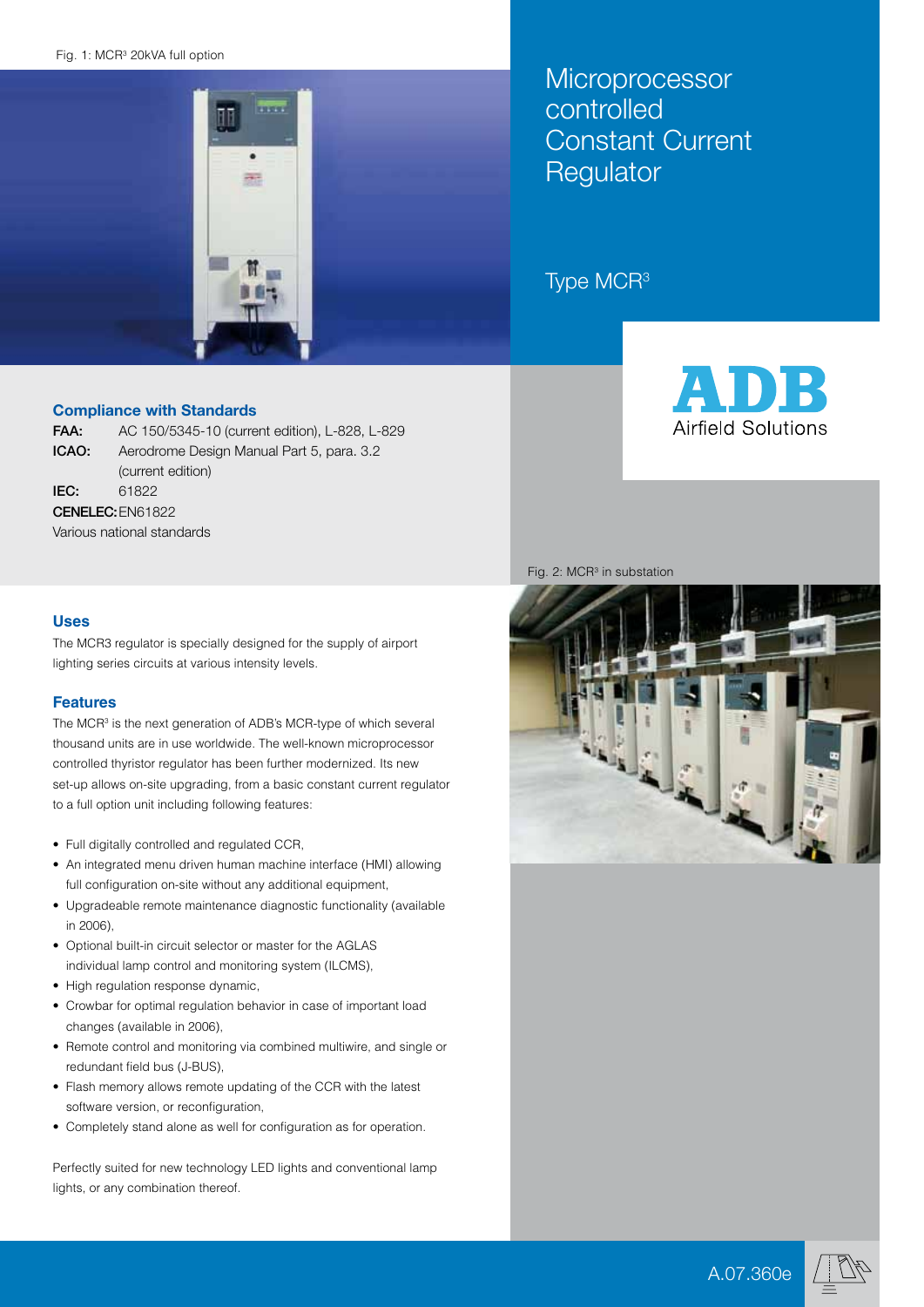# **Concept** (Fig. 3)

The MCR's operating principle is based on back to back coupled thyristors adjusting the supply to the output transformer. A digital regulator determines the thyristor firing angle to adjust the output current to a reference value. The reference value varies with the selected brightness step.

The regulator consists of three main components:

- 1) a power module
- 2) a digital control module
- 3) an output transformer

Optional dedicated PCBs for earth default and lamp default detection, and various remote control modes, as well as built-in circuit selectors or an AGLAS Master for an ILCMS turn the CCR into an integrated full option control and monitoring unit.

### Control module

The control module consists of a number of individual PCBs, each laid out to cover one function as indicated in the block diagram. (Fig. 3) The on-board microcontroller controls and monitors the operation of the regulator.

The main monitoring functions are:

- Supply voltage monitoring
- Output current monitoring for overcurrent
- Output monitoring for open circuit

(too low output current)

### Power modules

The MCR power modules are built around thyristor packs. Irrespective of the supply voltage, the complete power range – from 2.5 to 30 kVA – is covered by three modules, rated 50, 63 and 110 A. Together with the control PCBs, the power module forms an easy serviceable low voltage compartment.

# **Components back view MCR3** (Fig. 4)

- 1. Remote control PCB's
- 2. Output transformer



Fig. 3: MCR<sup>3</sup> block diagram



Fig. 4: Back view MCR<sup>3</sup>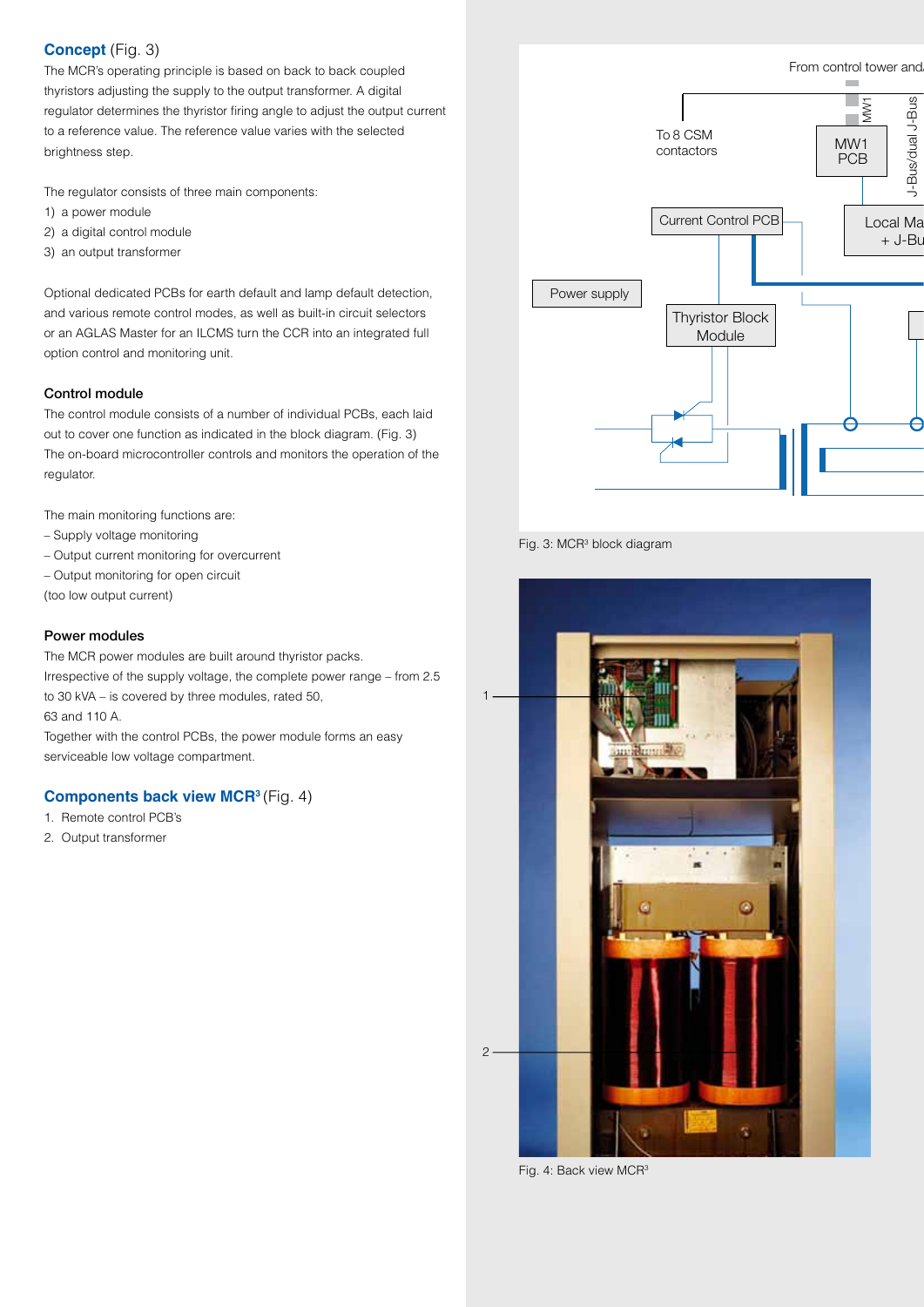



Fig. 5: Front view MCR<sup>3</sup> - 2.5 to 10 kVA



Fig. 6: Front view  $MCR^3 - 15$  to 30 kVA

# **Construction** (Fig. 6)

The FAA-style stand alone execution houses a complete regulator in one enclosure, divided into two compartments:

1) Low voltage compartment, containing the power, the control and monitoring PCBs, and a fused input switch.

2) High voltage compartment, containing the output transformer, current and voltage measurement transformers, and lightning arrestors. Optional incorporated circuit selector or AGLAS master units for an ILCMS are located below the power compartment of the CCR. Regulators up to 10 kVA, without circuit selector or AGLAS master unit, are stackable.

### **Finish**

Baked epoxy powder coating. Colour: light grey RAL 7032 with RAL 7005 front panel.

# **Components front view MCR** (Fig. 5)

- 1. Menu driven HMI with command buttons
- 2. Control module
- 3. Main fused switch
- 4. Tap settings for output transformer
- 5. High voltage compartment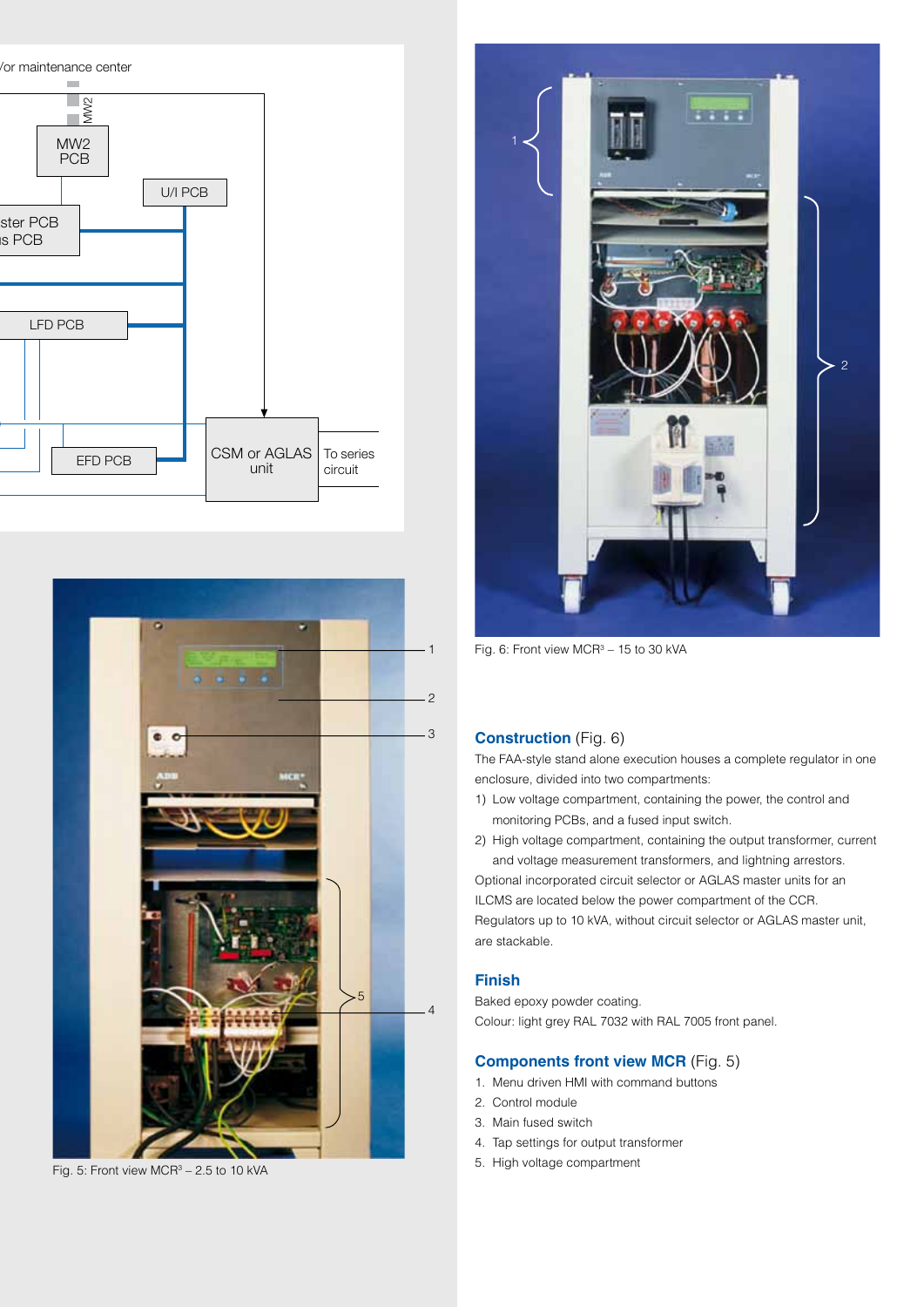## **Standard Options**

### Lamp Fault Detection (LFD)

The LFD provides accurate and real time detection of the number of burnt out lamps and power loss in a series circuit.

The option consists of a PCB mounted into the low voltage compartment of the CCR, a current transformer, including voltage limitation for level adaptation, and a voltage measurement directly on the power transformer.

The number of failed lamps is reported to the alphanumerical display (Fig. 7) on the CCR front – on which also the LFD functionality can be adjusted, to the remote control system, or to a PC when connected to the CCR.

### Earth Fault Detection (EFD)

The EFD PCB measures the insulation resistance of the series circuit to the ground with the regulator both ON and OFF. A stabilized DC voltage is applied between the series circuit and the ground, irrespective of the operating voltage.

The resistance is calculated from the resulting leakage current, and is reported to the alphanumeric display on the CCR front to the remote control, or the case occurring, to a laptop PC connected to the CCR. The measuring range is from 10 KΩ to 250 MΩ. The accuracy of this measurement is better than 2 % from 100 kΩ to 40 MΩ.

#### Rolling castors

The MCR can be equipped with two fix and two pivoting rolling castors to ease displacement during service activities. Not for stacked units.

### Plug-in, H.V. cut out

An electro mechanical interlocking safety device isolates the series circuit from the CCR output. It also provides earthing and insulation resistance measurement functions. See catalogue leaflet A.06.455 for SCO description.

#### Time counter

Optional elapsed time indication can be read directly from the HMI display on the CCR front. The elapsed time meter option includes three types of indication:

- CCR on time
- CCR on 100% brightness step
- CCR on other brightness steps

#### Circuit selector

The IEC compliant built-in circuit selectors allow simultaneous control of up to 8 partial circuits or individual control of 2 circuits, thus providing substantial savings in space and installation costs. (Fig. 8) If used in combination with LFD, the lamp default detection is available for either:

- • Individual sub circuits
- The total circuit connected to the CCR

Dual LFD functionality in case of circuit selector for alternate switching of 2 individual circuits.

Calibration needs to be performed accordingly for each (sub) circuit considered.

LDF indications for combined sub circuits will be erroneous

Circuit selectors are also available as separate wall mounted cabinets.



Fig. 7: Display MCR<sup>3</sup>

### AGLAS master

The built-in AGLAS Master allows for additional savings in space and both, cabling and installation cost, while the common use of H.V. components provides additional savings.

### Over-voltage protection

Protects the input against over-voltage spikes by means of optional 40kA 8/20 µS surge arrestors.

### Cut-out SCO

Switching device providing optimum safety to service personnel. Also see catalogue leaflet A.06.455.



Fig. 8: MCR<sup>3</sup> 7.5 kVA with built-in Circuit Selectoir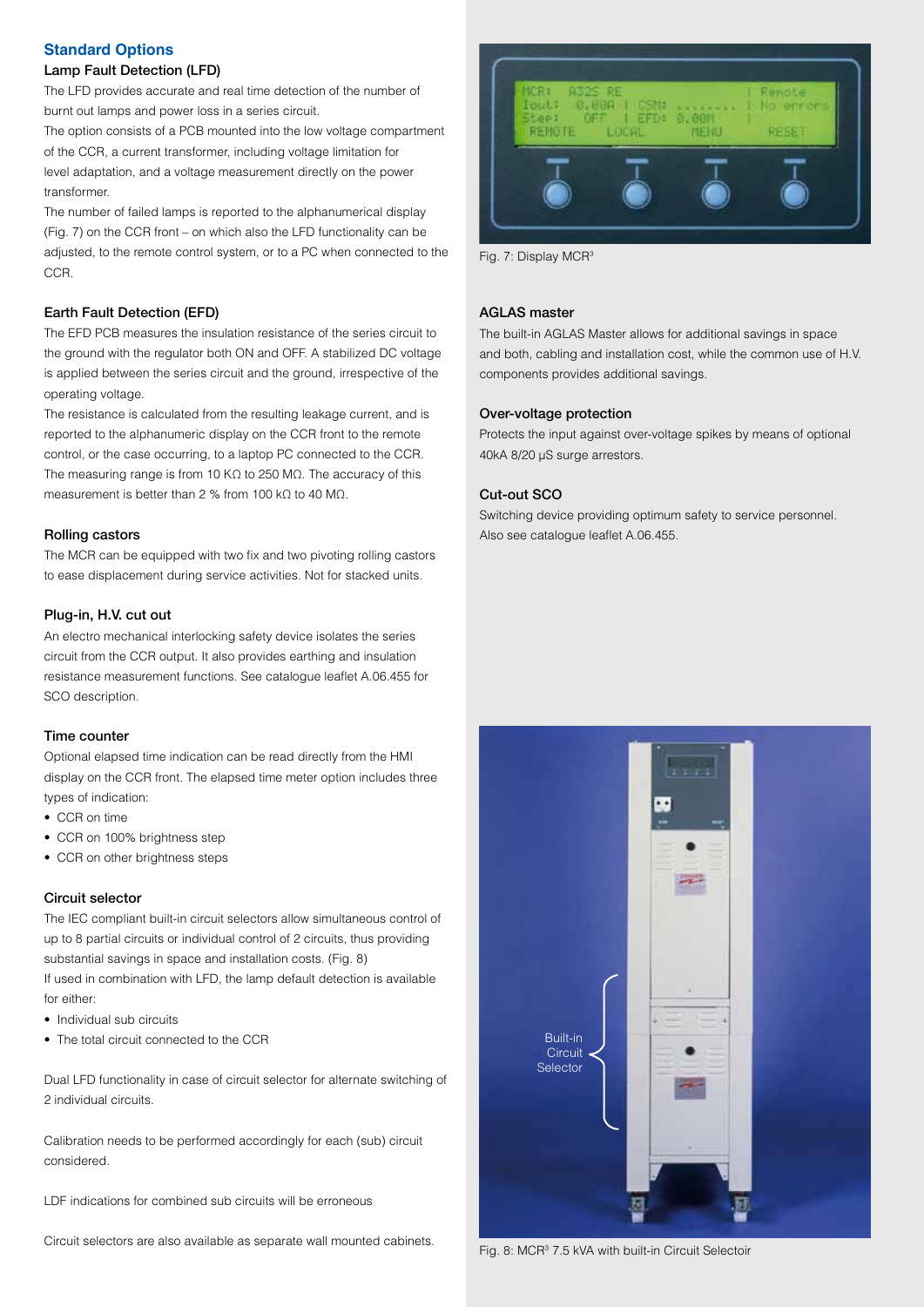

Fig. 9

### Standard Output Current Presets (A)

| Selector                                                                                     | CCR Type |         |          |          |          |          |  |
|----------------------------------------------------------------------------------------------|----------|---------|----------|----------|----------|----------|--|
| switch<br>position                                                                           | 3-step   | 4-step  | 5-step   | 6-step   | 7-step   | 8-step   |  |
|                                                                                              | 4.8(15)  | 3.3(10) | 2.8(8.5) | 2.7(8.2) | 2.2(6.7) | 2.2(6.7) |  |
| 2                                                                                            | 5.5(17)  | 4.4(13) | 3.4(10)  | 3.4(10)  | 2.8(8.5) | 2.8(8.5) |  |
| 3                                                                                            | 6.6(20)  | 5.5(17) | 4.1(12)  | 3.9(12)  | 3.4(10)  | 3.4(10)  |  |
| 4                                                                                            |          | 6.6(20) | 5.2(16)  | 4.5(14)  | 4.1(12)  | 3.9(12)  |  |
| 5                                                                                            |          |         | 6.6(20)  | 5.4(16)  | 5.2(16)  | 4.6(14)  |  |
| 6                                                                                            |          |         |          | 6.6(20)  | 6.4(19)  | 5.5(17)  |  |
| 7                                                                                            |          |         |          |          | 6.6(20)  | 6.4(19)  |  |
| 8                                                                                            |          |         |          |          |          | 6.6(20)  |  |
| Notes<br>() Values for 20 A CCR<br>Minimum output currents:<br>1.8 A (6.6 A) or 5.5 A (20 A) |          |         |          |          |          |          |  |

Fig. 10

# **Technical Data**

Performance figures are always equal to, or better than specified hereunder.

### Input voltage ratings

FAA types: 220, 230, 240, 380, 400 or 415 V, 50/60 Hz, single phase, 2-wires IEC types: 230 or 400 V

### Remote control voltage

Multiwire: 24 or 48 to 60 V DC Multiplex: J-Bus protocol over RS485 Any combination of multiwire and BUS (or redundant bus)

### Brightness control (Fig. 10)

Up to 8 brightness steps, user adjustable in 255 levels

### Output current regulation

Within ± 1% of 6.6 A (or 20 A), under either IEC or FAA standard conditions. NB: At lower brightness settings, tolerances on output current exceed 1%

### Regulation response time

Less than 0.5 seconds at full (100%) resistive load (power factor = 1)

### Open circuit output voltage

Less than 1.4 times the nominal output voltage (RMS)

### Efficiency (Fig. 9)

90 to 92% depending on the size, under nominal resistive load, nominal output current and nominal input voltage

### Primary power factor (Fig. 9)

- > 0,9 for ratings up to 10 kVA > 0,95 for ratings 15 kVA and up
- under same conditions as "Efficiency"

Taps on secondary of output transformer to match the MCR to the actual load of the series circuit and to achieve best efficiency and primary power factor (Fig. 9). Also to reduce waveform distortion.

#### **Temperature**

- – Operating temperature: -20°C to +55°C
- Non operating temperature: -40 $^{\circ}$ C to +70 $^{\circ}$ C
- Temperature rise under the most adverse conditions meets ANSI C57.12.91

Degree of protection: IP 21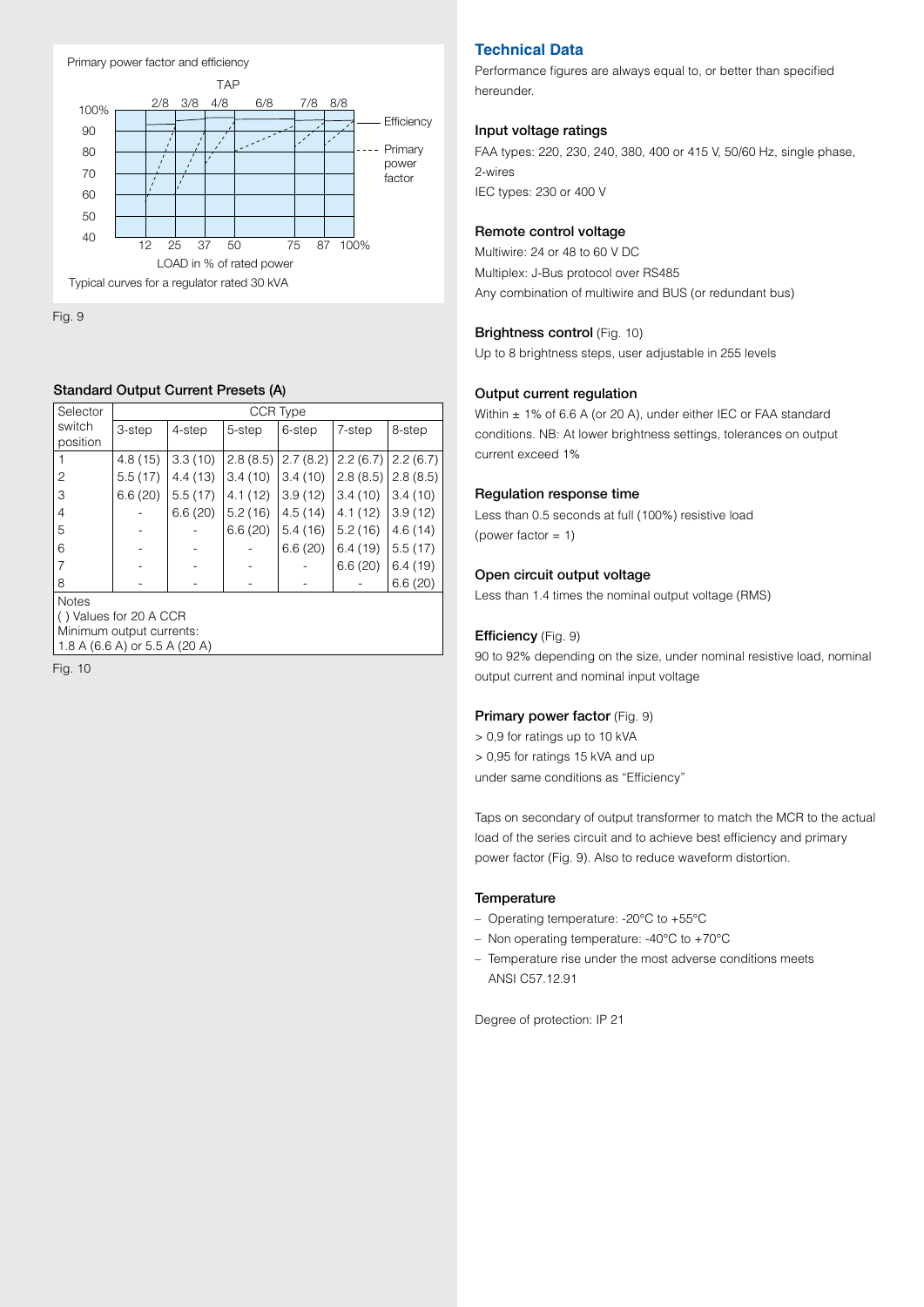## **Remote Control and Monitoring:**

The MCR offers the following choices:

### 1. A multiwire remote control

With two voltage levels: either 24 or 48 V DC.

The multiwire version provides remote control and back indications of all basic functions such as remote control of brightness steps or back indication of alarms due to overcurrent, open circuit and the mode of operation (local or remote). The remote control and feedback signals are user programmable.

#### 2. A multiplex remote control

The multiplex version is possible thanks to the integration of a microprocessor into the control module. It uses a single or two redundant field bus(ses) with hardware according to RS485 and J-Bus protocol. It allows the remote monitoring of a larger quantity of parameters.

#### 3. Combined remote control

Any combination of multiwire, single or redundant bus is possible. This combination can be most helpful to separate control from monitoring functions.



Fig. 11: Taps on secondary of output transformer

# **Output Parameters**

Both series cable and the series transformers induce a reactive factor to the load.

Due to the reactive loads induced by both, the series cable and the series transformer, the total load connected to the CCR is never pure resistive. Therefore the only correct way to express the power rating of a CCR is in kVA. The output parameters are thus essentially:

| Output<br>current (A) | Max. RMS output<br>voltage (V) | Rated power<br>$kVA$ $(*)$ |
|-----------------------|--------------------------------|----------------------------|
| 6.6                   | 378                            | 2.5                        |
| 6.6                   | 606                            | $\overline{4}$             |
| 6.6                   | 757                            | 5                          |
| 6.6                   | 1136                           | 7.5                        |
| 6.6                   | 1515                           | 10                         |
| 6.6                   | 1894                           | 12.5                       |
| 6.6                   | 2272                           | 15                         |
| 6.6                   | 3030                           | 20                         |
| 6.6                   | 3788                           | 25                         |
| 6.6                   | 4545                           | 30                         |
| 20                    | 1250                           | 25                         |
| 20                    | 1500                           | 30                         |

( $*$ ) kVA = kW, if the power factor is 1

### **Outline Dimensions**

| Rating<br><b>kVA</b> | Fig.   | Dimensions (mm)   | Net weight<br>(kg) |
|----------------------|--------|-------------------|--------------------|
| 2.5                  |        |                   | 57                 |
| $\overline{4}$       |        |                   | 83                 |
| 5                    | Fig. 5 | 600* x 400 x 940  | 88                 |
| 7.5                  |        |                   | 123                |
| 10                   |        |                   | 155                |
| 15                   |        | 600* x 600 x 1270 | 187                |
| 20                   |        |                   | 220                |
| 25                   | Fig. 6 |                   | 235                |
| 30                   |        |                   | 250                |

\* Width dimension will be different with optional cut-out. See leaflet A.06.455.

### **Packing Data**

| Rating<br><b>kVA</b> | <b>Net</b>     | Seaworthy packing       |                      |  |
|----------------------|----------------|-------------------------|----------------------|--|
|                      | weight<br>(kg) | Case<br>dimensions (mm) | Gross<br>Weight (kg) |  |
| 2.5                  | 57             |                         | 62                   |  |
| $\overline{4}$       | 83             |                         | 133                  |  |
| 5                    | 88             | 860 x 560 x 1300        | 138                  |  |
| 7.5                  | 123            |                         | 173                  |  |
| 10                   | 155            |                         | 205                  |  |
| 15                   | 187            |                         | 237                  |  |
| 20                   | 220            | 860 x 760 x 1580        | 270                  |  |
| 25                   | 235            |                         | 285                  |  |
| 30                   | 250            |                         | 300                  |  |

Note: In case of the following options the heights should be increased:

- 500 mm for circuit selector or AGLAS master
- 100 mm for rolling castors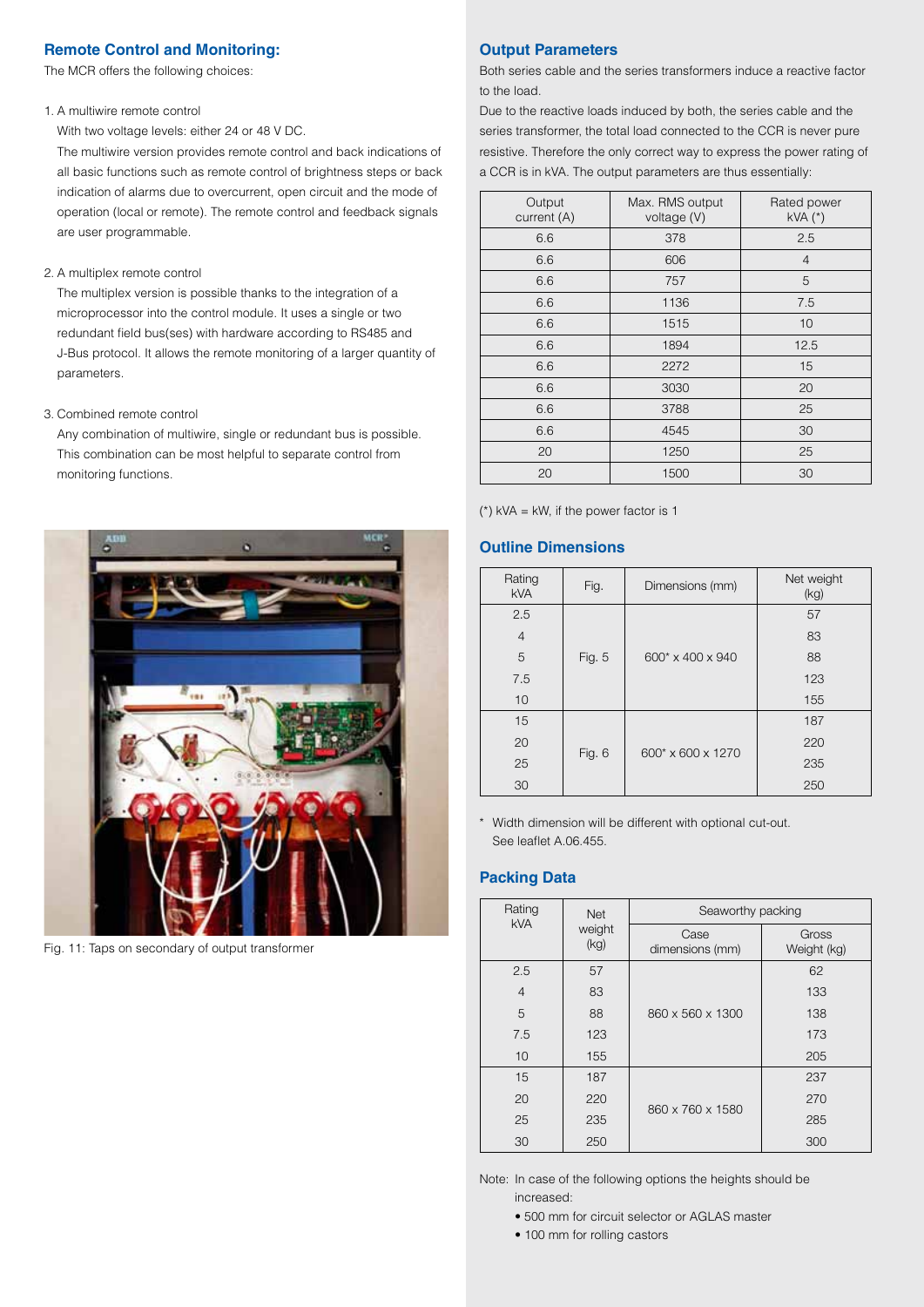# **Ordering Code**



MW: Multi wire LFD: Lamp Default Detector EFD: Earth Default Detector OCP: Overvoltage protection on input RMD: Remote Diagnostic CSM: Circuit Selector